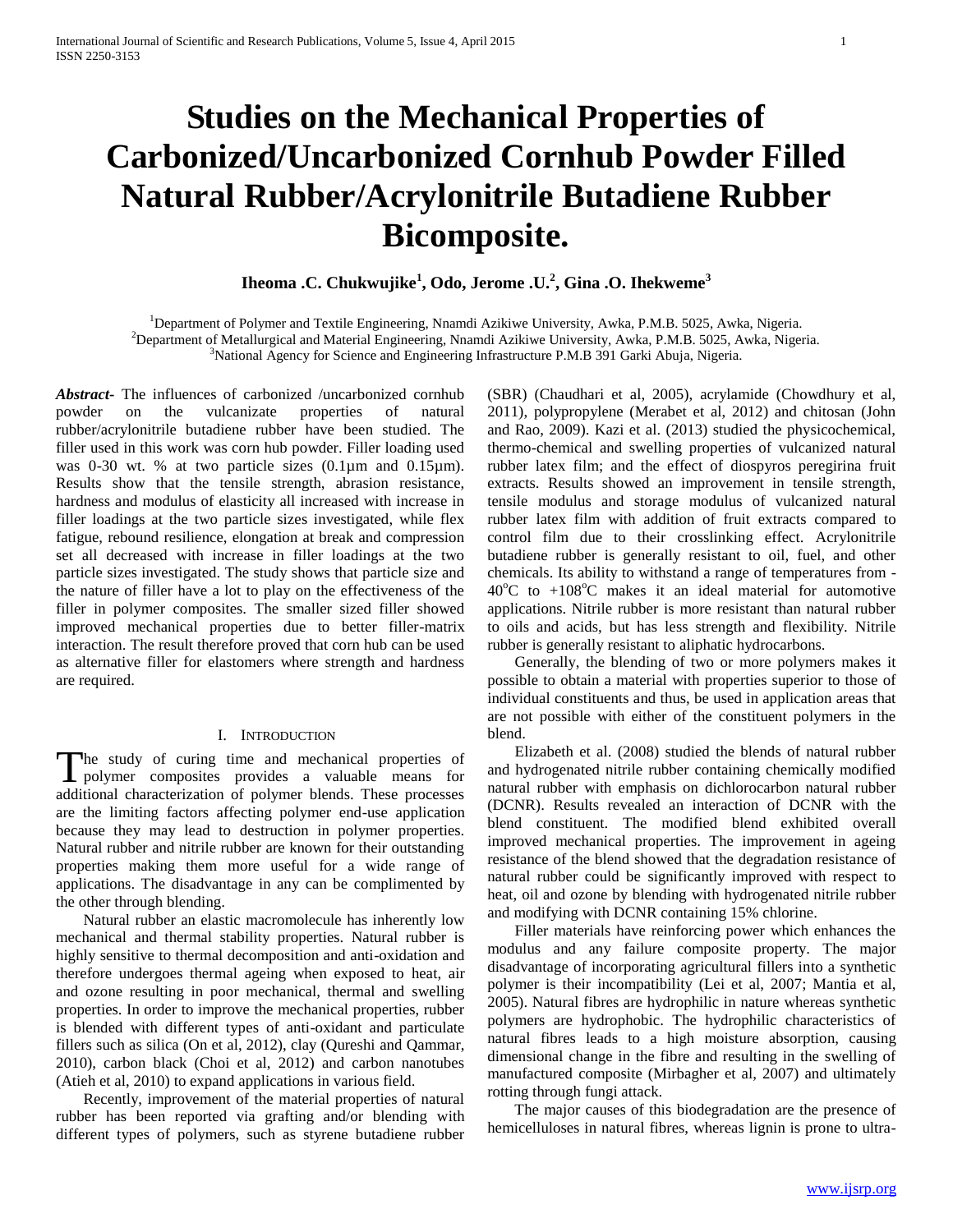violet degradation but thermally stable (Akpa, 2005). Carbonization is aimed at curbing these short comings posed by natural fibres for use in rubber vulcanizates (Sukru et al, 2008). Aguele and Madufor, (2012) studied the effect of carbonized coir on the physical properties of natural rubber composite. Result obtained compared favourably with carbon black reinforced composite. They maintained an increasing trend with increasing filler loadings. For tensile strength and modulus, there was no sharp increase shown upon addition of filler. The result for elongation at break, compression set and flex fatigue showed a falling trend as filler loadings were increased.

 Natural cellulose fibers from different bio renewable resources have attracted the considerable attraction of researchers all around the globe owing to their unique intrinsic properties such as biodegradability, easy availability, environmental friendliness, flexibility, easy processing and impressive physicomechanical properties. Natural cellulose fibers based materials are finding their applications in a number of fields ranging from automotive to biomedical. Natural cellulose fibers have been frequently used as the reinforcement component in polymers to add the specific properties in the final product. A variety of cellulose fibers based polymer composite materials have been developed using various synthetic strategies (Vijay and Manju, 2014). Seeing the immense advantages of cellulose fibers, in this article we discuss the processing of bio renewable natural cellulose fibers; chemical functionalization of cellulose fibers; synthesis of polymer resins; different strategies to prepare cellulose based green polymer composites, and diverse applications of natural cellulose fibers/polymer composite materials. The article provides an in depth analysis and comprehensive knowledge to the beginners in the field of natural cellulose fibers/polymer composites. The prime aim of this review article is to demonstrate the recent development and emerging applications of natural cellulose fibers and their polymer materials.

 The effective utilization of raw natural fibers as indispensable component in polymers for developing novel lowcost eco-friendly composites with properties such as acceptable specific strength, low density, high toughness, good thermal properties, and biodegradability is one of the most rapidly emerging fields of research in polymer engineering and science. However, raw natural fiber–reinforced composites are the subject of numerous scientific and research projects, as well as many commercial programs (Vijay et al, 2014).

 Hybrid composites offer a combination of advantages of constituent components to produce a material with determined properties. (Rahaya et al, 2014) prepared woven hybrid composite by hand lay-up method in laminate configuration. Kevlar/kenaf hybrid composites were fabricated with total fibre content of 30% and the ratio of Kevlar/kenaf varies in weight fraction of 78/22, 60/40, 50/50, 26/74 and 32/68, respectively. The Kevlar/epoxy and kenaf/epoxy were also prepared for comparison. The mechanical properties of hybrid, kenaf/epoxy, and Kevlar/epoxy composites were tested. Morphological properties of tensile fracture surface of hybrid composites were studied by scanning electron microscopy (SEM). Results have been established that themechanical properties of kenaf-Kevlar hybrid composites are a function of fibre content. The hybrid composites with Kevlar/kenaf (78/22) ratio exhibited better

mechanical properties compared to other hybrid composites. This result indicates the potential of Kevlar-kenaf hybrid composite for impact applications.

 The influence of soy flour (SF) concentration on the thermo‐mechanical and rheological properties of soy flour (SF) as potential reinforcement in thermoplastic elastomers (TPEs) was studied by Thakur et ssal, 2014. Soy and poly(styrene‐butadiene‐styrene) triblock copolymer composite films were prepared using conventional thermoplastic polymer processing techniques. The results suggest that environmentally friendly soy flour reinforced thermoplastic elastomers exhibit excellent properties and offer great potential to replace traditional synthetic elastomeric materials. The solvent‐less synthesis of novel low‐cost polymer composites was reported, as procured using environmentally friendly soy flour and SBS triblock copolymer. The SF/SBS triblock copolymer green composites exhibit a significant improvement in storage modulus over the investigated temperature range and various mechanical/thermal properties.

 In recent years, biodegradable polymer composites have attracted considerable attention due to inadequate and depleting petroleum resources and to replace nonbiodegradable synthetic polymers posing environment problems. (Ye Feng et al, 2014) studied the mechanical properties of biodegradable composites based on polypropylene carbonate (PPC)/eggshell powder (ESP) the solution-casting method using chloroform as the solvent. Tensile properties; Thermal degradation were found to improve In this work, blends of natural rubber/acrylonitrile butadiene rubber have been prepared using carbonized and uncarbonized corn hub powder filler of particle size 0.1 and 0.15µm. The mechanical properties of the composites produced were studied. Also the effects of carbonization and filler loadings on the mechanical properties of the composite have been investigated.

## II. EXPERIMENTAL

#### **2.1 Materials**

 Natural rubber used in this study conforming to the Nigerian Standard Rubber Grade 10 (NSR 10) of density  $0.92$ g/cm<sup>3</sup> and specific gravity 0.92 was obtained from Rubber Research Institute, Iyanomo, Benin City Edo State. The acrylonitrile butadiene rubber (NBR) used in the study was obtained from Benin City, Edo State while other vulvanizing ingredients such as stearic acid, zinc oxide, sulphur, tetramethylthiuram disulphide (TMTD), trimethyl quinine (TMQ), processing oil (dioctylphthalates (DOP), and carbon black were purchased from a Chemical Store in Benin City. Cornhub (CH) powder was used as filler in the blending of natural rubber /acrylonitrile butadiene rubber composite. The cornhub fibre was sourced locally from Auchi Edo State and is among the waste produced from the production of maize. The cornhub was washed to remove sand particles sun dried and milled to fine powder. The powder was then carbonized at  $600^{\circ}$ C and sieved to two particle sizes 0.10 and 0.15µm. The fine powder was then collected and used for the blending.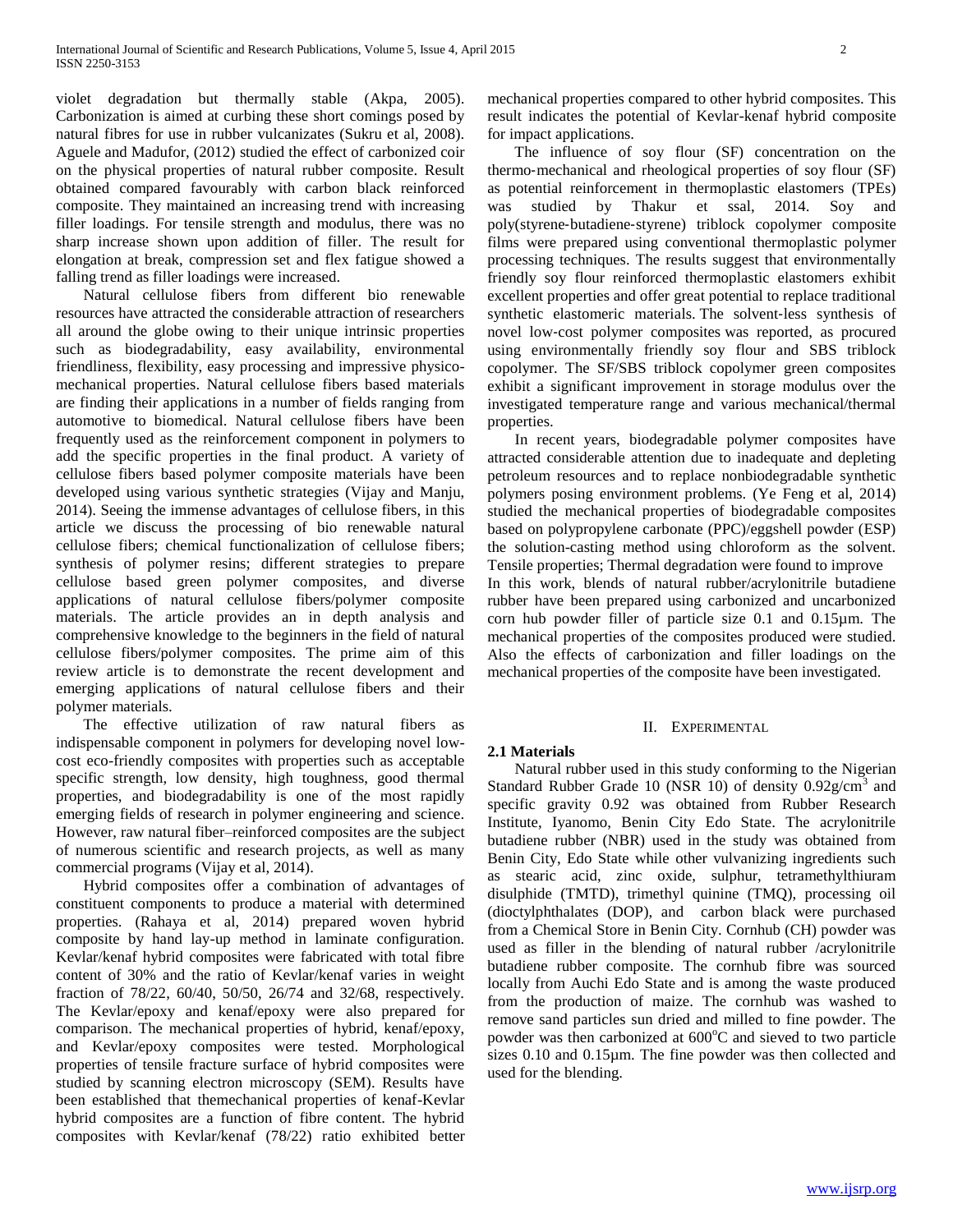#### **2.2 Preparation of natural rubber/nitrile rubber composites**

| Tubic recompounding recipe for finer remioreed rugbles composites |                  |                  |  |  |  |  |  |  |
|-------------------------------------------------------------------|------------------|------------------|--|--|--|--|--|--|
|                                                                   | Carbonized       | Uncabonized      |  |  |  |  |  |  |
| Materials                                                         | $(\text{phr})$   | $(\text{phr})$   |  |  |  |  |  |  |
| <b>Natural Rubber</b>                                             | 60               | 60               |  |  |  |  |  |  |
| Acrylonitrile Butadiene Rubber                                    | 40               | 40               |  |  |  |  |  |  |
| Stearic acid                                                      | $\overline{2}$   | $\overline{2}$   |  |  |  |  |  |  |
| Zinc oxide                                                        | 5                | 5                |  |  |  |  |  |  |
| <b>TMTD</b>                                                       |                  | 1                |  |  |  |  |  |  |
| <b>TMQ</b>                                                        | 0.5              | 0.5              |  |  |  |  |  |  |
| sulphur                                                           | 3                | 3                |  |  |  |  |  |  |
| Processing oil                                                    | 5                | 5                |  |  |  |  |  |  |
| Filler                                                            | 0,10,15,20,25,30 | 0,10,15,20,25,30 |  |  |  |  |  |  |

**Table 1.Compounding recipe for filler reinforced NR/NBR composites**

phr-part per hundred resin Filler- Cornhub (CB), and Carbon black

 Two different sets of natural rubber/ acrylonitrile butadiene rubber (NR/NBR) composites were prepared. (NR/NBR) filled carbonized cornhub and NR/NBR filled uncabonized cornhub were prepared at different filler loadings. Carbon black was used as a reference filler. Blends of acrylonitrite butadiene rubber and natural rubber were prepared by melt mixing, carried out in a Brabender Plastic Order Model PLE 331. Natural/synthetic rubber mastication took 6 minutes, the rubber blend produced was then transferred to a two-roll mill (set at  $170^{\circ}$ C, rotating at 35 rpm with a nip clearance of 2.5 mm) which converted it from an irregularly shaped mass to flat sheets. The temperature of the mill was reduced to  $90^{\circ}$ C before the introduction of the vulcanizing agent and accelerators to prevent premature curing of the compound mix. Curing was carried out for 15 minutes. The blends were compression moulded at  $140^{\circ}$ C with a pressure of 10MPa for 12 mins. Samples for testing were then punched out from these moulded sheets.

## **2.3. Determination of the mechanical properties of the composite**

 The mechanical properties of the composites were determined using standard test procedures. The mechanical properties were determined using Monsanto tensile tester model

1/m at a cross speed of 50mm/minute using dumbbell test pieces of dimension (45 x 5 x 2mm). The test sample where tested in the machine giving straight tensile pull, without any bending or twisting. The machine measured both the tensile stress and the tensile strain.

#### III. RESULTS AND DISCUSSION

 The mechanical properties of carbonized and uncarbonized cornhub filled NR/NBR composites have been investigated using Monsanto tensile testing machine. The variation in the mechanical properties of NR/NBR blends are given in Tables 2 to 4, and the values obtained from these tables are graphically represented in the Figures below.

 The particle sizes of corn hub powder investigated were 0.1µm and 0.15µm respectively, while filler loadings of 0-30 wt % were used in preparing natural rubber/ acrylonitrile butadiene rubber composite. The variation for mechanical properties of natural rubber/ acrylonitrile butadiene rubber composite with filler contents and particle sizes are graphically represented in figures 1 to 8.

**Table 1: The effect of carbonized corn hub powder (CCH) content on the mechanical properties of natural rubber/ acrylonitrile rubber (NR/NBR) composite at different particle sizes.**

| Eiller                        | Filler            | <b>Mechanical Properties</b>      |                               |                                 |                            |                             |                           |                                   |                                |                     |
|-------------------------------|-------------------|-----------------------------------|-------------------------------|---------------------------------|----------------------------|-----------------------------|---------------------------|-----------------------------------|--------------------------------|---------------------|
| particle<br>size<br>$(\mu m)$ | content<br>$(\%)$ | Tensile<br>strength<br>$(N/mm^2)$ | Elongation<br>at break $(\%)$ | Modulus<br>(N/mm <sup>2</sup> ) | Compression<br>set $(\% )$ | Specific<br>gravity<br>(SG) | <b>Hardness</b><br>(IRAD) | Abrassion<br>resistance<br>$(\%)$ | Rebound<br>resislience<br>(% ) | Flex<br>fatiqu<br>e |
| 0.10                          | 0.00              | 9.48                              | 886                           | 1.13                            | 28.61                      | 1.006                       | 44                        | 40.10                             | 87.1                           | 2.1                 |
|                               | 10.00             | 17.30                             | 528                           | 2.30                            | 14.23                      | 1.016                       | 62                        | 41.80                             | 83.8                           | 5.02                |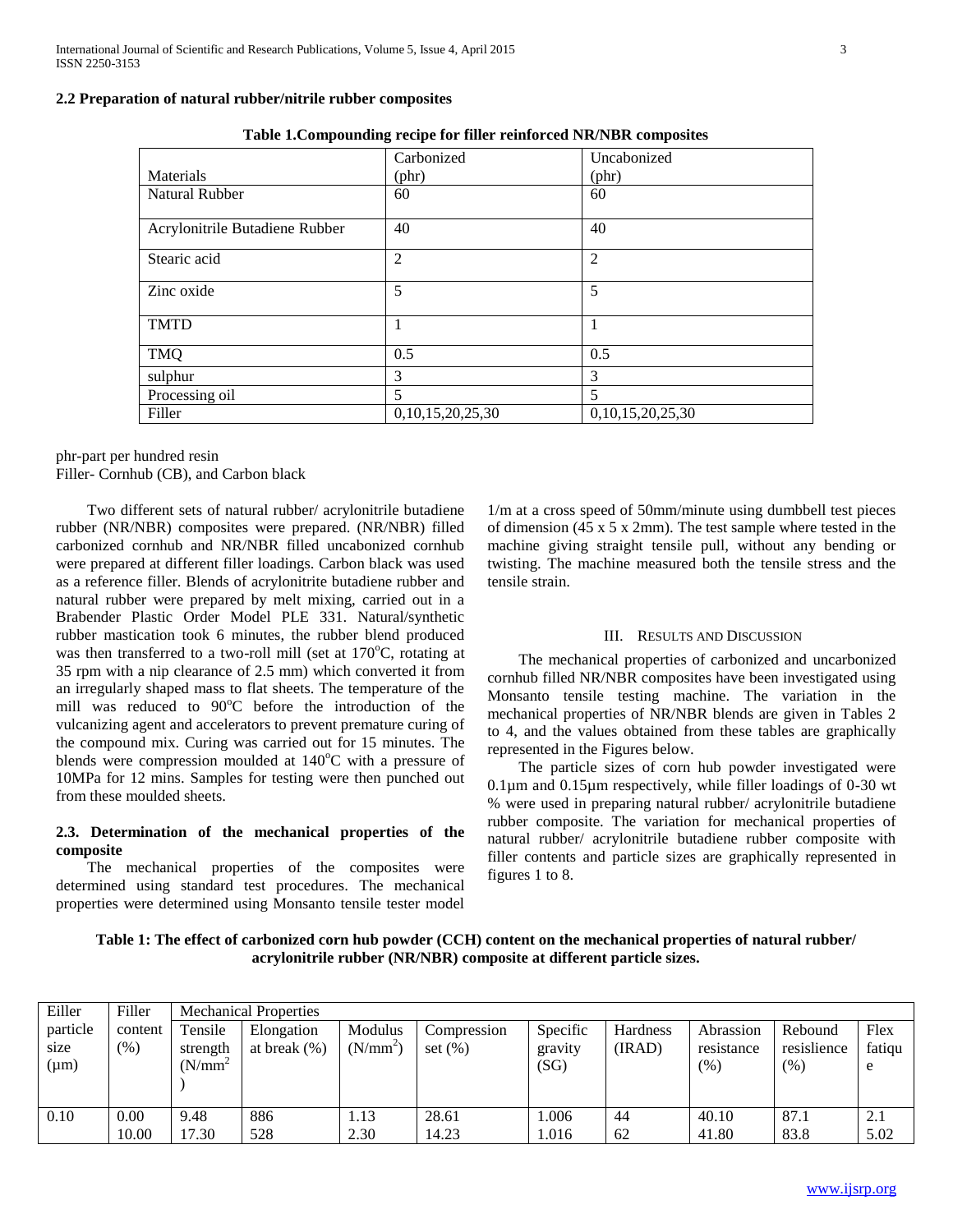International Journal of Scientific and Research Publications, Volume 5, Issue 4, April 2015 4 ISSN 2250-3153

|      | 15.00 | 24.85 | 501 | 2.68 | 13.91 | 1.040 | 55 | 42.60 | 82.8 | 4.12 |
|------|-------|-------|-----|------|-------|-------|----|-------|------|------|
|      | 20.00 | 25.08 | 462 | 2.78 | 11.88 | 1.050 | 60 | 44.10 | 79.3 | 3.89 |
|      | 25.00 | 26.12 | 403 | 2.89 | 9.11  | 1.066 | 64 | 46.30 | 75.4 | 3.28 |
|      | 30.00 | 26.54 | 338 | 2.95 | 7.01  | 1.083 | 66 | 48.90 | 73.5 | 3.00 |
| 0.15 | 0.00  | 9.48  | 886 | 1.13 | 28.61 | 1.006 | 44 | 40.10 | 87.1 | 2.1  |
|      | 10.00 | 14.80 | 583 | 2.05 | 16.42 | 1.019 | 53 | 41.00 | 83.0 | 6.01 |
|      | 15.00 | 18.10 | 521 | 2.09 | 12.00 | 1.031 | 56 | 41.20 | 81.9 | 5.98 |
|      | 20.00 | 20.20 | 482 | 2.19 | 10.92 | 1.049 | 61 | 41.90 | 78.1 | 5.09 |
|      | 25.00 | 23.19 | 428 | 2.28 | 9.86  | 1.072 | 66 | 42.40 | 74.3 | 4.97 |
|      | 30.00 | 23.85 | 402 | 245  | 0.02  | 1.075 | 69 | 45.40 | 72.4 | 4.75 |

**Table 2: The effect of uncarbonized corn hub powder (UCCH) content on the mechanical properties of natural rubber/ acrylonitrile butadiene rubber (NR/NBR) composite at different particle sizes.**

| Eiller    | Filler  | <b>Mechanical Properties</b> |             |                      |             |          |          |            |             |        |
|-----------|---------|------------------------------|-------------|----------------------|-------------|----------|----------|------------|-------------|--------|
| particle  | content | Tensile                      | Elongation  | Modulus              | Compression | Specific | Hardness | Abrassion  | Rebound     | Flex   |
| size      | (% )    | strength                     | break<br>at | (N/mm <sup>2</sup> ) | set $(\% )$ | gravity  | (IRAD)   | resistance | resislience | fatiqu |
| $(\mu m)$ |         | $(N/mm^2)$                   | (% )        |                      |             | (SG)     |          | (% )       | (% )        | e      |
|           |         |                              |             |                      |             |          |          |            |             |        |
| 0.10      | 0.00    | 9.48                         | 886         | 1.13                 | 28.61       | 1.006    | 44       | 40.10      | 87.1        | 2.1    |
|           | 10.00   | 10.16                        | 509         | 1.54                 | 16.83       | 1.003    | 49       | 41.50      | 83.6        | 5.00   |
|           | 15.00   | 12.15                        | 494         | 1.58                 | 14.91       | 1.022    | 51       | 42.00      | 82.0        | 4.03   |
|           | 20.00   | 14.01                        | 468         | 1.69                 | 10.16       | 1.030    | 54       | 43.20      | 78.8        | 4.01   |
|           | 25.00   | 15.32                        | 402         | 1.88                 | 9.31        | 1.033    | 58       | 45.30      | 76.9        | 3.88   |
|           | 30.00   | 16.35                        | 396         | 2.15                 | 8.11        | 1.035    | 62       | 46.20      | 69.8        | 3.25   |
| 0.15      | 0.00    | 9.48                         | 886         | 1.13                 | 28.61       | 1.006    | 44       | 40.10      | 87.1        | 2.1    |
|           | 10.00   | 10.01                        | 601         | 1.47                 | 20.33       | 1.002    | 51       | 40.90      | 73.8        | 6.13   |
|           | 15.00   | 11.89                        | 581         | 1.53                 | 18.11       | 1.012    | 59       | 41.20      | 72.1        | 5.62   |
|           | 20.00   | 13.00                        | 509         | 1.68                 | 16.01       | 1.021    | 60       | 42.00      | 70.0        | 5.45   |
|           | 25.00   | 15.11                        | 444         | 1.69                 | 15.23       | 1.028    | 63       | 42.90      | 69.1        | 5.13   |
|           | 30.00   | 15.84                        | 402         | 1.85                 | 10.03       | 1.031    | 65       | 43.80      | 68.8        | 4.23   |

## **Table 3: The effect of carbon black on the mechanical properties of natural rubber/ acrylonitrile butadiene rubber (NR/NBR) composite at different filler loadings**

| Filler  | <b>Mechanical Properties</b> |                 |                      |             |          |          |            |             |         |  |  |
|---------|------------------------------|-----------------|----------------------|-------------|----------|----------|------------|-------------|---------|--|--|
| content | Tensile                      | Elongation      | Modulus              | Compression | Specific | Hardness | Abrassion  | Rebound     | Flex    |  |  |
| $(\%)$  | strength                     | at break $(\%)$ | (N/mm <sup>2</sup> ) | set $(\%)$  | gravity  | (IRAD)   | resistance | resislience | fatique |  |  |
|         | $(N/mm^2)$                   |                 |                      |             | (SG)     |          | (% )       | (% )        |         |  |  |
|         |                              |                 |                      |             |          |          |            |             |         |  |  |
| 0.00    | 9.48                         | 886             | 1.13                 | 28.61       | 1.006    | 44       | 40.10      | 87.1        | 2.1     |  |  |
| 10.00   | 26.18                        | 506             | 2.43                 | 10.18       | 1.042    | 52       | 42.85      | 77.9        | 4.21    |  |  |
| 15.00   | 26.54                        | 498             | 2.86                 | 10.01       | 1.066    | 58       | 43.60      | 76.9        | 40.1    |  |  |
| 20.00   | 30.19                        | 450             | 3.02                 | 9.22        | 1.081    | 59       | 44.20      | 75.4        | 3.41    |  |  |
| 25.00   | 30.85                        | 401             | 3.28                 | 8.98        | 1.102    | 62       | 46.10      | 73.6        | 2.92    |  |  |
| 30.00   | 35.20                        | 356             | 3.88                 | 6.01        | 1.108    | 66       | 48.88      | 73.8        | 2.92    |  |  |

#### **3.1 Tensile Strength**

 The tensile strength of natural rubber/acrylonitrile butadiene rubber composites increased with increase in filler loading for the two particle sizes investigated, and are higher than the tensile strength of the unfilled natural rubber/acrylonitrile butadiene

rubber vulcanizate. The reason for the increase in tensile strength is presumably attributed to the nature of surface properties, particle sizes and surface area. This increase in tensile strength is in accordance with Onyeagoro, 2012. Carbon black filled vulcanizate has the highest tensile strength and carbonized corn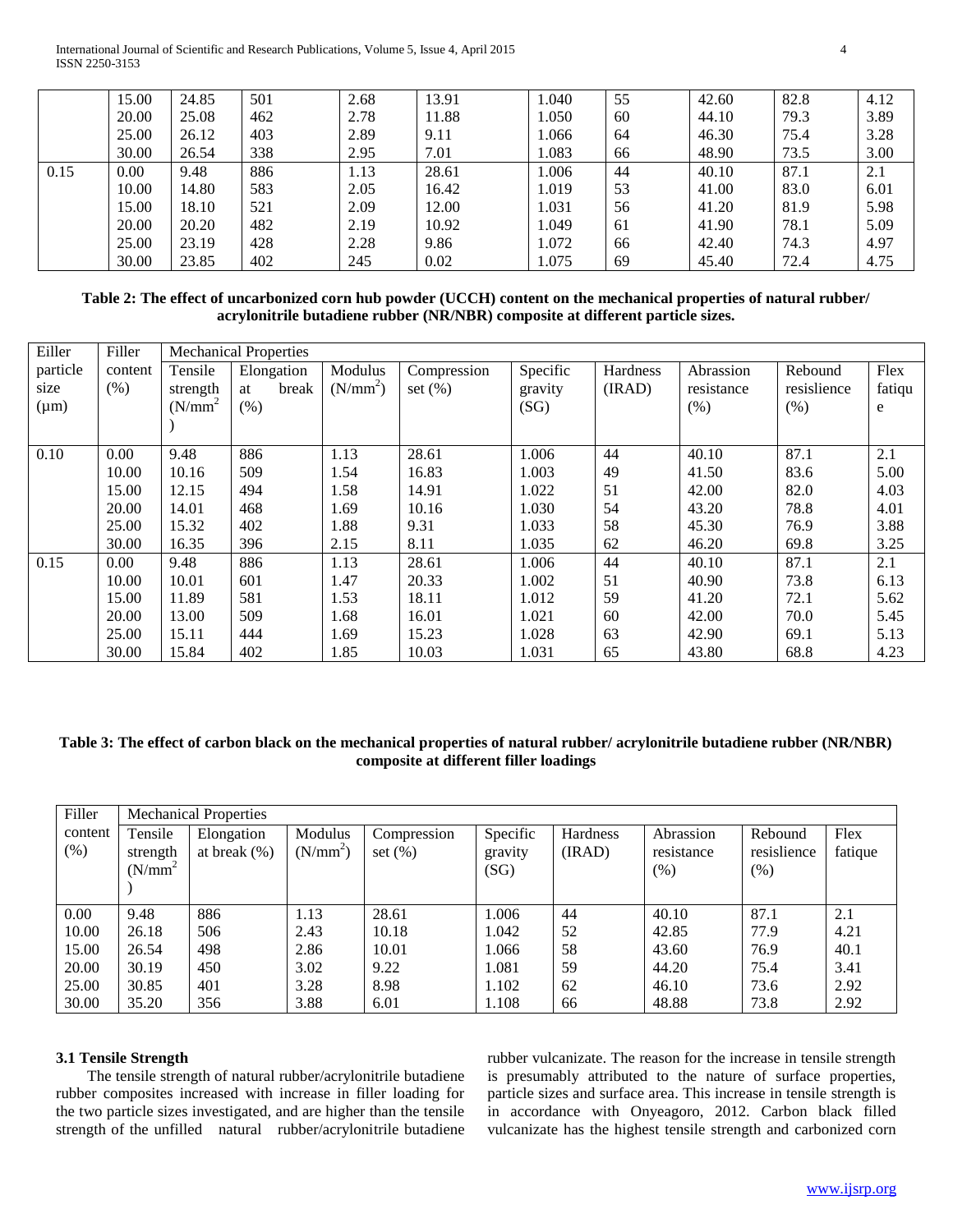hub filled vulcanizate has a higher tensile strength than uncacbonized corn hub filled vulcanizate. The blends with particle size with 0.1µm have higher tensile strength than those of 0.15µm particle size, due to higher surface area by the lower particle sized blends which leads to better filler/matrix interaction. However, the properties will be more improved when filler particle sizes smaller than 0.1µm is used because the smaller the particle size, the better filler/matrix interaction.

Furthermore, when the filler content is above 30%, the tensile strength of the composite will be affected due to the hydrophilic nature of natural fibres. The vulcanization properties of natural rubber/ acrylonitrile butadiene rubber have been improved by using carbonized corn hub powder because during carbonization, some volatile materials are removed and also there is the removal of water of hydration which leads to improvement in mechanical properties.



#### **Filler Content, %**



## **3.2 Compression Set**

**Tensile Strength, N/mm2** 

The compression set is given by the equation: Compression set  $(\%)$  =  $T_o - T_r X$ 100 T

Where  $T_0$  is the initial thickness of the sample and  $T_r$  is the recovered thickness of the sample.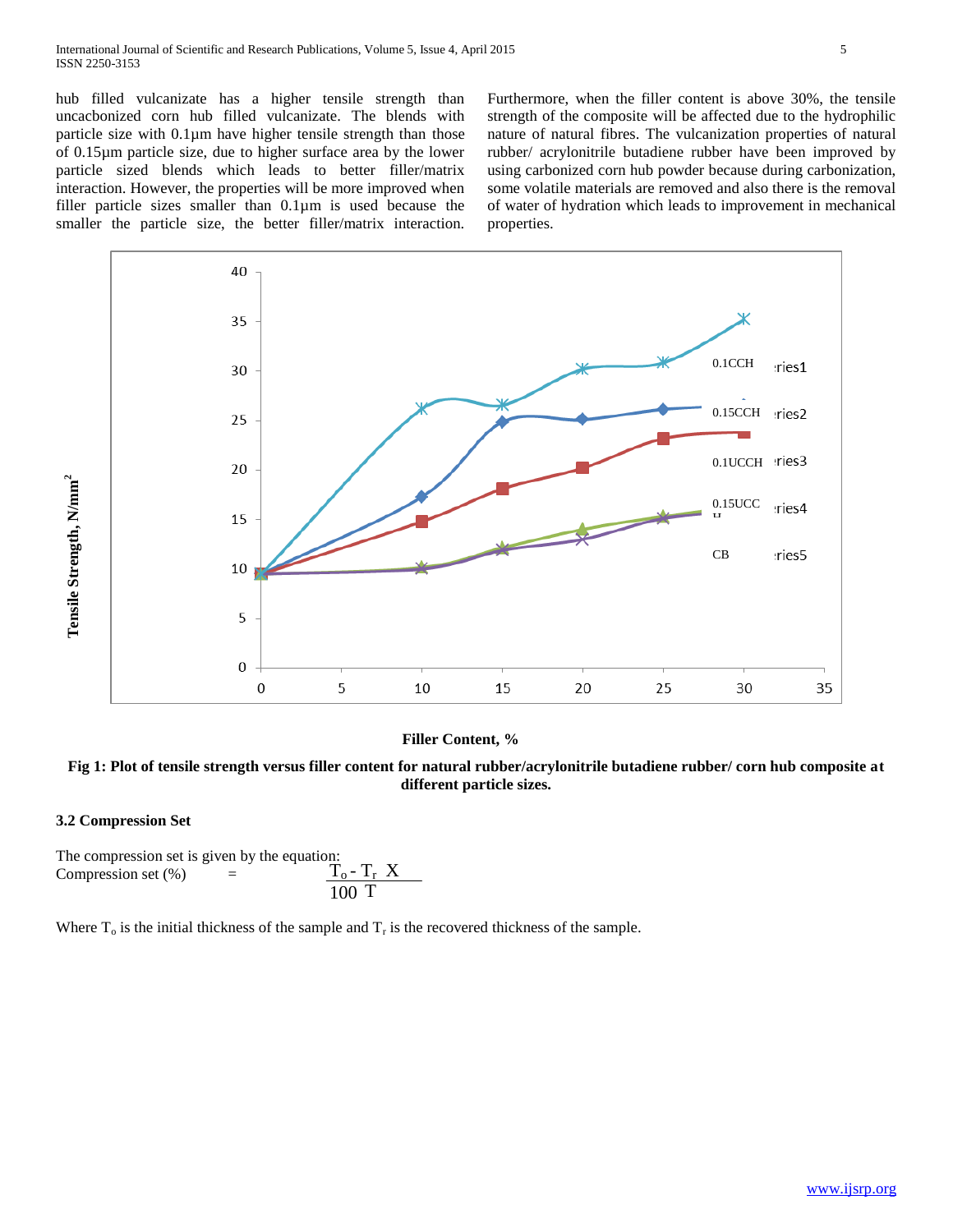

**Filler Content, %**

### **Fig 2: Plot of compression set versus filler content for natural rubber/acrylonitrile butadiene rubber composite at different particles sizes.**

 From the above Figure compression set of natural rubber/ acrylonitrile butadiene rubber composites decreased with increase in filler loading for the two particle sizes investigated, and are lower than the compression set of the unfilled natural rubber/nitrile butadiene rubber vulcanizate. The reason for this observation may be as a result of the amount of filler incorporated into the matrix, the degree of dispersion of fillers and its particle sizes. The uncarbonized cornbub filled vulcanizate has the compression set higher than that of carbonized corn hub and carbon black filled vulcanizates. Its compression set increased with increase in particle size. Carbon back filled vulcanizate has lowest compression set. Generally vulcanizates of the particle size of 0.15µm had higher compression set than that of  $0.1 \mu m$ 

#### **3.3 Modulus of Elasticity**

 From Figure 3, it is evident that modulus of natural rubber/acrylonitrile butadiene, rubber increased with increase in filler loading for the two particle sizes investigated and are higher than the modulus of the unfilled natural rubber/ acrylonitrile butadiene rubber vulcanizate. The carbonized cornhub filled vulcanizates has higher modulus than uncarbonized filled vulcanizates, while carbon black filled vulcanizate has the highest modulus. This may be explained in terms of the difference in the filler properties. The fact that corn hub filled vulcanizates had larger particle sizes and hence smaller surface area compared to carbon black can lead to poor filler polymer interaction and account for a low modulus observed in corn-hub filled vulcanizate. 0.1µm particle size filled vulcanizate had higher modulus than 0.15µm particle size filled vulcanizates. This also was as a result of poor filler polymer interaction at increase particle sizes.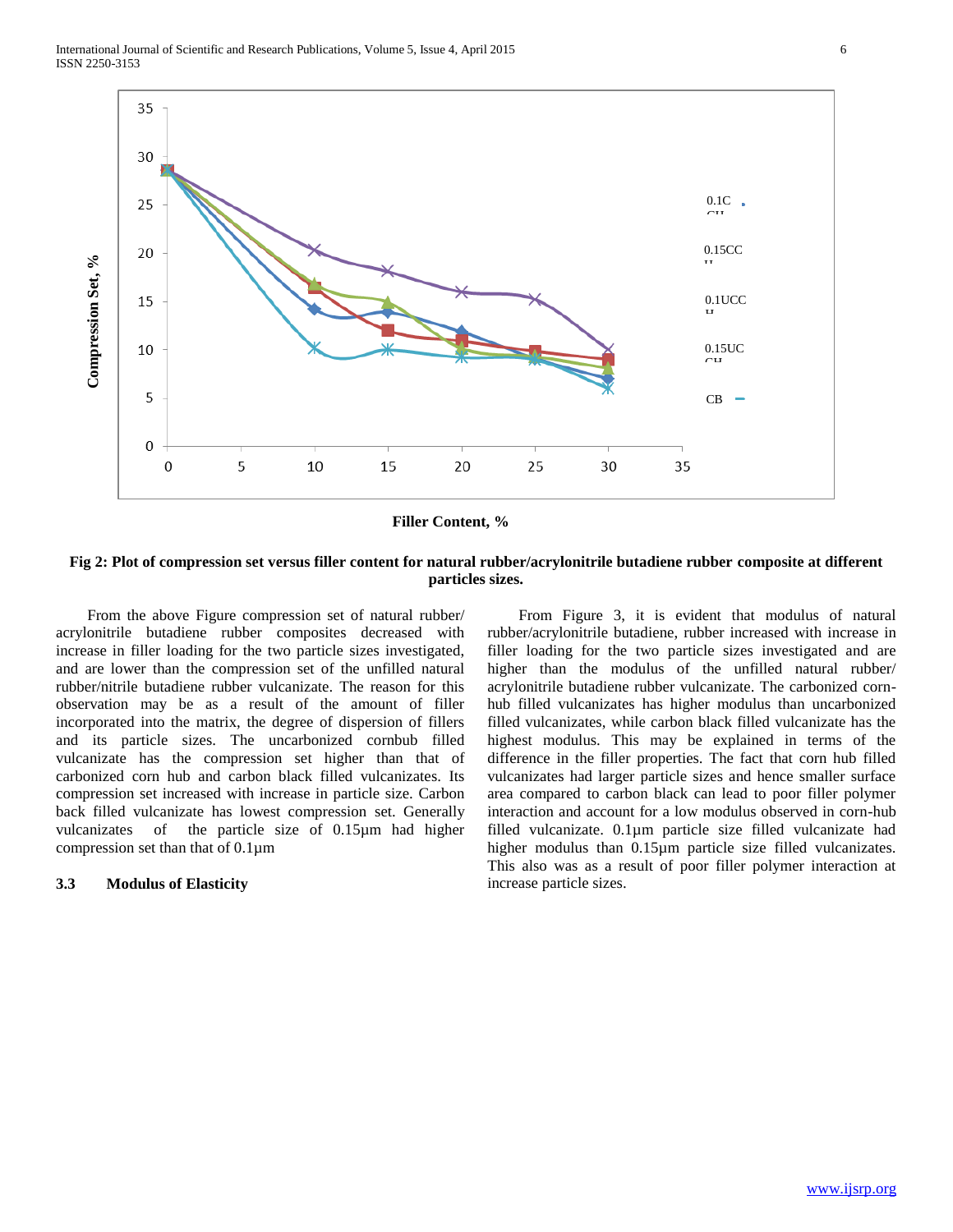

**Filler Content, %**

## **Fig 3: Plot of modulus versus filler content for natural rubber /acrylonitrile butadiene rubber composite at different particles sizes**

#### **3.4**: **Enlongation at Break**

 The elongation at break of natural rubber/ acrylonitrile butadiene rubber decreased with increase in filled loading for the two particle sizes and was lower than the elongation at break of unfilled natural rubber/ acrylonitrile butadiene rubber vulcanizate. The decrease in elongation at break may be due to interaction of the filler particles with the polymer phase leading

to the stiffening of the polymer chain and hence resistance to stretch when stress is applied. Uncarbonized corn-hub filled vulcanizate had a higher elongation at break than carbonized corn hub filled vulcanizate while carbon black filled vulcanizate had the lowest. vulcanizate with 0.15µm particle size had higher elongation at break than 0.1µm particle size vulcanizates.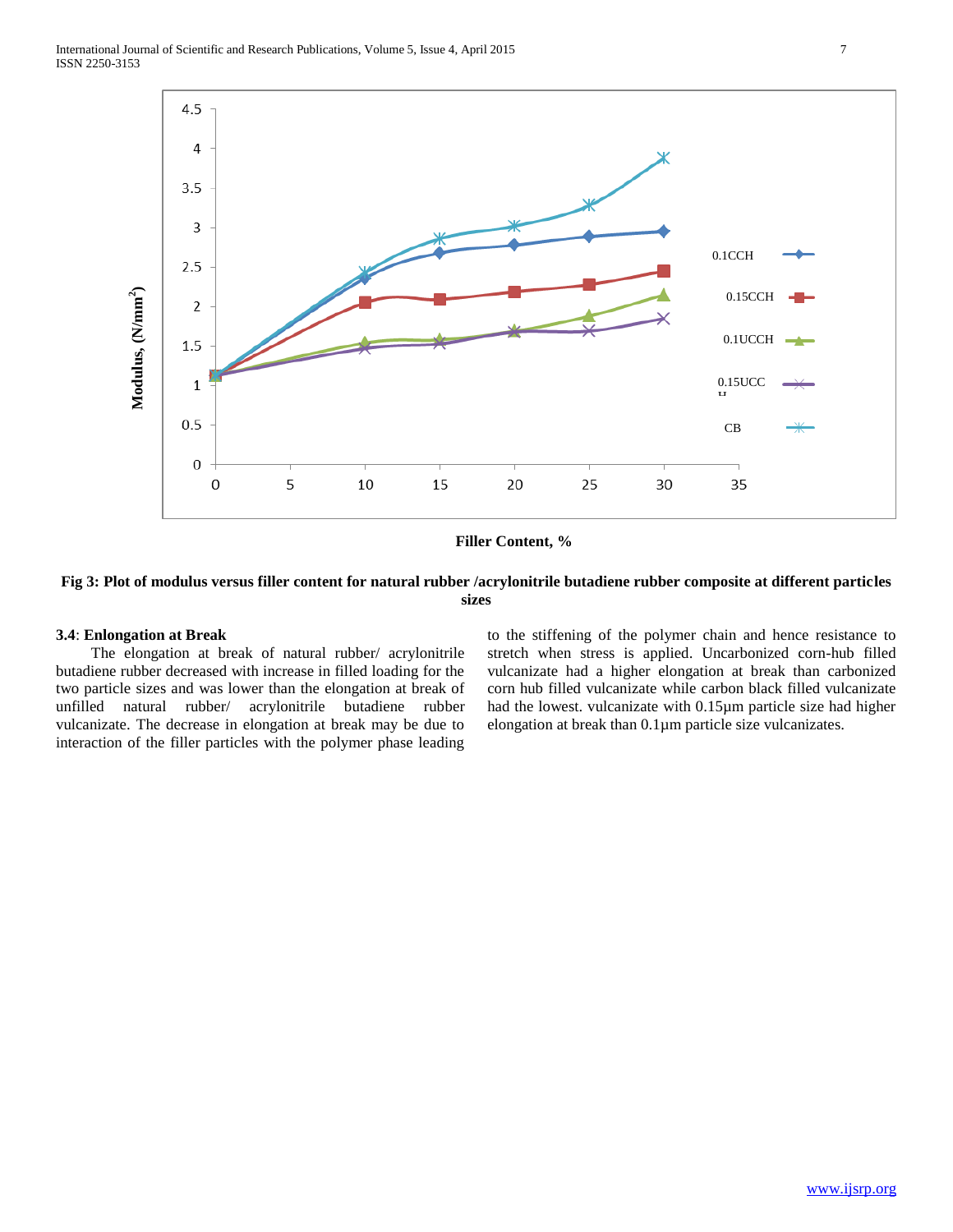

**Filler Content, %**

## **Fig. 4: Plot of elongation at break versus filler content for natural rubber /acrylonitrile butadiene rubber composite at different particles sizes**

#### **3.5 Specific Gravity**

 The specific gravity of the filled systems all increased with increase in filler loading foe the two particle sizes investigated. At any given filler loading, the specific gravity of the composites increases with decrease in filler particle size. The higher specific gravity shown by filled systems may be due to the degree of dispersion of the fillers or more uniform filler dispersion.



Fig. 5: Plot of specific gravity versus filler content for natural rubber /acrylonitrile **butadiene rubber composite at different particles sizes**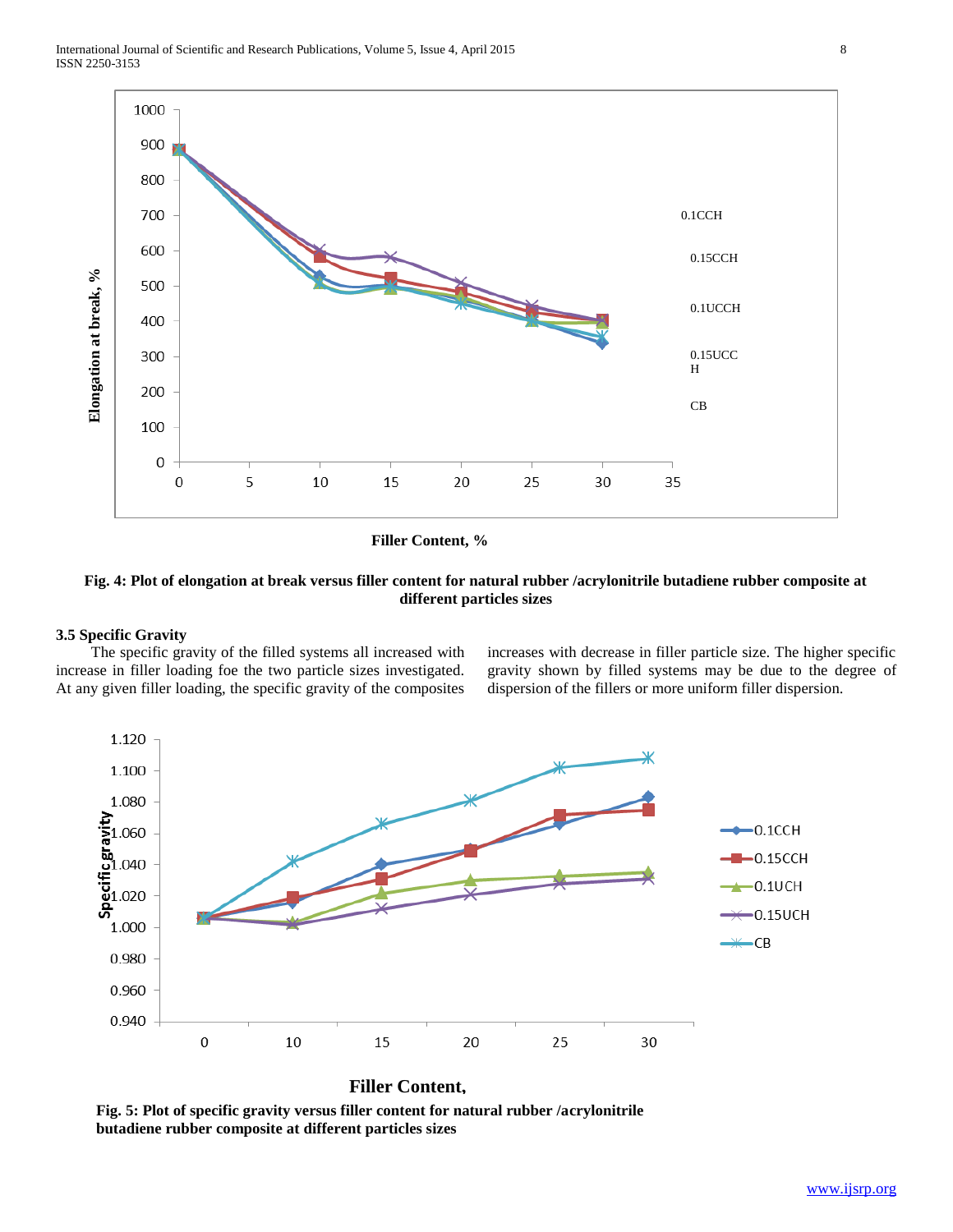International Journal of Scientific and Research Publications, Volume 5, Issue 4, April 2015 9 ISSN 2250-3153

### **3.6 Hardness**

 The standard dead method of measurement covers rubbers in the range of 30 to 35 according to International Rubbers Hardness Degrees (IRHD). This method was adopted and used for the hardness test. The hardness of natural rubber/acrylonitrile butadiene rubber composite increased with increase loading for

the two particle sizes investigated and were higher than the hardness of unfilled natural/acrylonitrile butadiene rubber vulcanizate. As filler particles get incorporated in the composite, the elasticity of the chain was reduced resulting in a more rigid rubber vulcanizate.



**Filler Content, %**

**Fig. 6: Plot of hardness versus filler content for natural rubber /acrylonitrile butadiene rubber composite at different particles sizes.**

## **3.7 Abrasion Resistance**

From the mean of the four revolutions of the abrasive wheel, abrasion resistance was calculated using the equation below.

Volume loss of the standard Abrasion resistance  $=$  Volume loss of the sample  $\frac{x}{100}$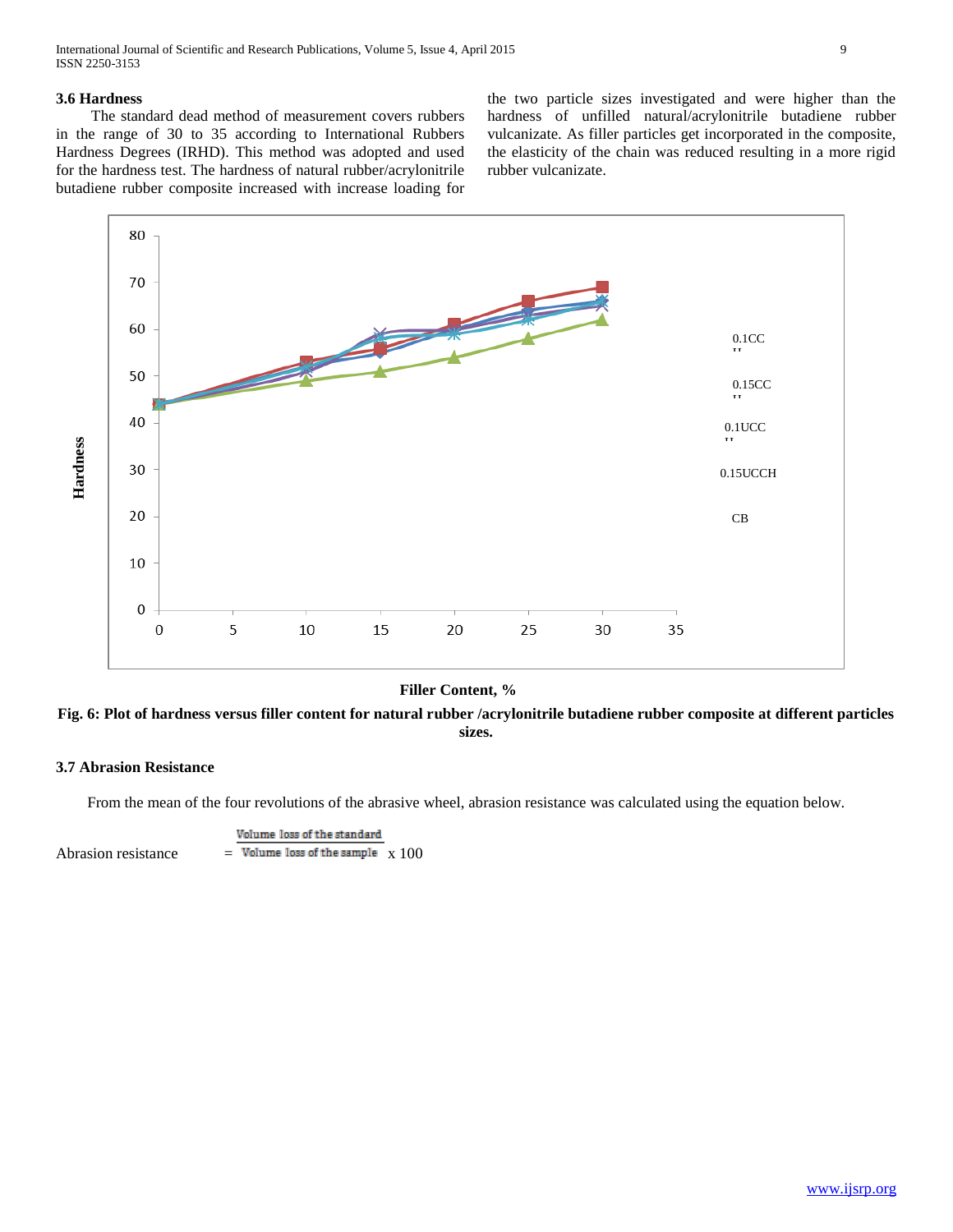



**Filler Content, %**

**Fig 7: Plot of abrasion resistance versus filler content for natural rubber /acrylonitrile butadiene rubber composite at different particles sizes.**

 The abrasion resistance of natural rubber/acrylonitrile butadiene rubber composite increased slightly with increase in filler loading for the two particle size investigated, and were higher that the unfilled natural rubber/acrylonitrile butadiene rubber vulcanizate. Abrasion resistance for carbonized corn hub filled vulcanizate was slightly higher than uncarbonized corn hub filled vulcanizate. There was little or no difference in the abrasion resistance of corn hub filled vulcanizates and carbon black filled vulcanizates.

#### **3.8 Rebound Resilience**

**Abrasion Resistance, %**

Abrasion Resistance, %

 The rebound resilience of natural rubber/acrylonitrile butadiene rubber composite decreased with increase in filler loading for the two particle sizes and were lower than rebound resilience of unfilled natural rubber/acrylonitrile butadiene rubber vulcanizate. The rebound resilience of carbonized corn hub filled vulcanizate and uncarbonized filled vulcanizate were almost the same. The composites with 0.1, 0.15µm carbonized, and 1.0µm uncarbonized were both higher than that of carbon black filled vulcanizate while the composite with 0.15µm particle size was the lowest. Increase in particle size has little significant effect on the rebound resilience. Cornhub filled vulcanizate of particle size 0.15µm had rebound resilience slightly higher than that of 0.1µm particle size. The higher value of corn hub filled vulcanizates may be as a result of difference in filler properties.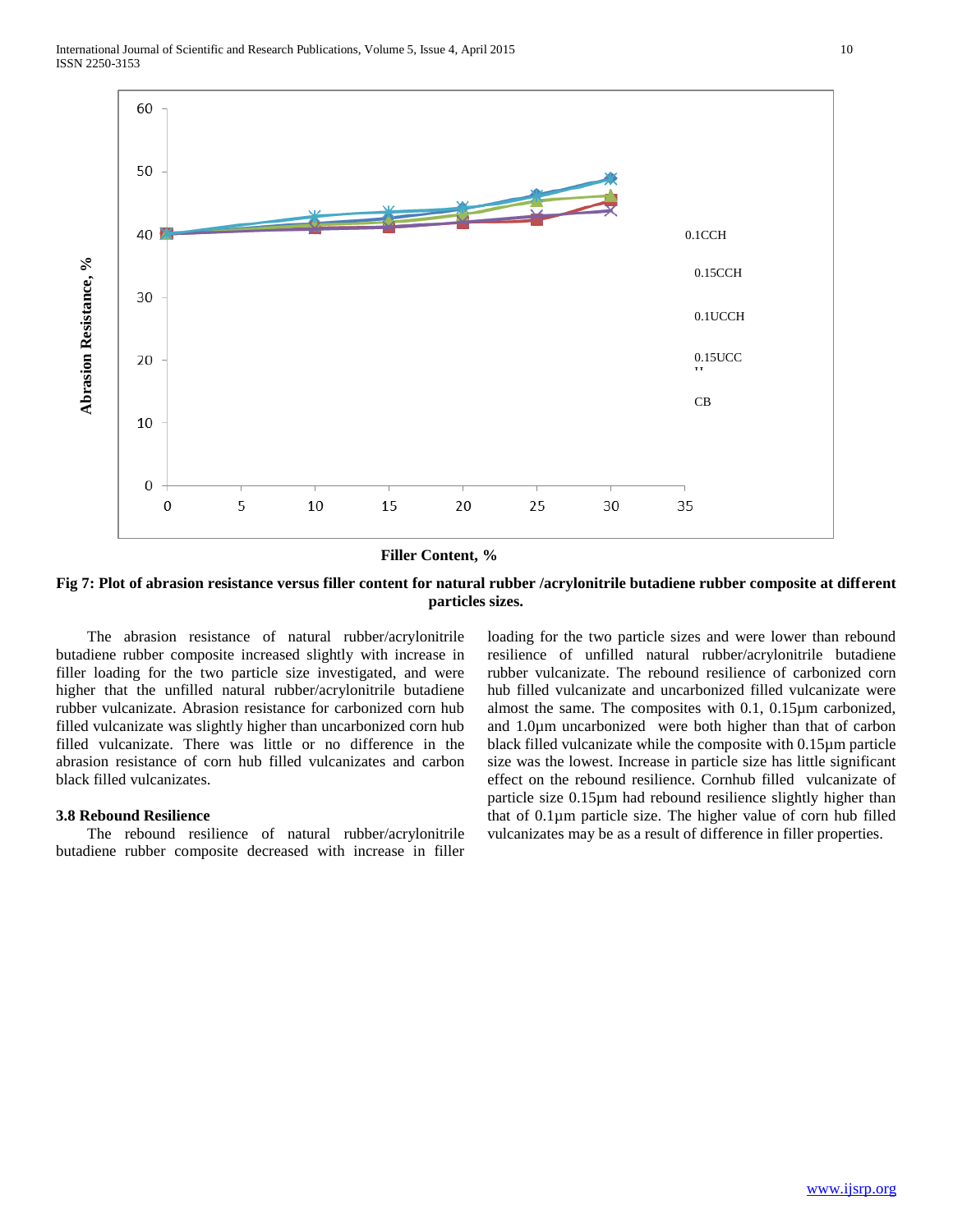

### **Filler Content, %**

**Fig.8: Plot of rebound resilience versus filler content for natural rubber/acrylonitrile butadiene rubber composite at different particles sizes.**

## **3.8 Flex Fatigue**

 The fatigue of natural rubber/acrylonitrile butadiene rubber composite decreased with increased filler loading for the two particle sizes and were both higher than flex fatigue of the unfilled natural rubber/acrylonitrile butadiene rubber vulcanizate. The flex fatigue for carbonized corn hub filled valcanizates had little or no difference with that of uncacbonized filled vulcanizate but are both higher than that of carbon black filled vulcanizate. This difference may be due to the smaller surface area of the corn hub filled vulcanizate. 0.15µm particle sized vulcanizate had higher fatigue than 0.1µm particle size vulcanizate.



**Filler Content, %**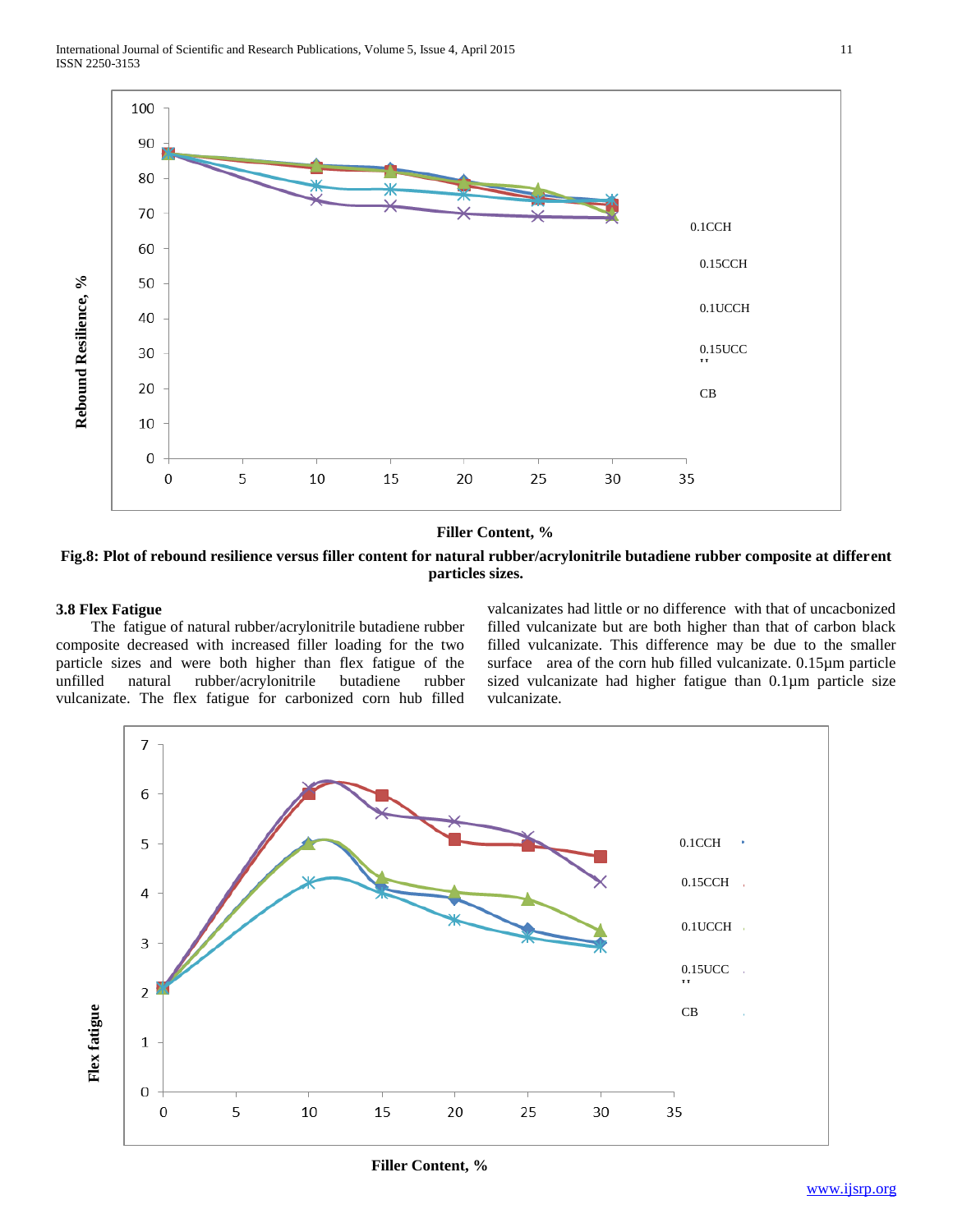## **Fig. 9: Plot of flex fatigue versus filler content for natural rubber/acrylonitrile butadiene rubber composite at different particles sizes.**

#### IV. CONCLUSION

 The mechanical properties of corn hub powder filled natural rubber/acrylonitrile butadiene rubber and the effect of filler loadings and filler particle sizes for both carbonized and uncarbonized cornhub powder have been studied. The carbonized cornhub powder improved the vulcanization properties of natural rubber/acrylonitrile-butadiene rubber blend. The improvement in the vulcanizate properties is supported by the data on the increased content of tensile strength in the blend samples (Table 1).

 The mechanical properties were found to improve further with carbonized filler of smaller filler particle sizes. The use of carbonized cornhub powder as fillers in the blend samples revealed significant improvement in the vulcanizate properties of blends at low carbonized cornhub powder filler loading of 10 phr comparable to the results obtained with blend samples reinforced with only carbon black. . Consequently, carbonized cornhub powder can serve as potential substitute filler to carbon black in the rubber industry, in the production of low-cost/high volume rubber products where strength is not critical. Huge foreign exchange spent on importation of carbon black will be saved with concomitant reduction in the price of rubber products. Carbornized cornhub was also found to be good reinforcing filler for blends such as natural rubber/acrylonitrile butadiene rubber where oil resistance is of great importance.

#### **REFERENCES**

- [1] Aguele, F. O. and Madafor, C. I. (2012). Effect of Carbonized Coir on Physical Properties of Natural Rubber Composite. American Journal of Polymer Science, vol. 2(3). Pp. 28 – 34.
- [2] Akpa, F. A. O. (2005): Polymers in Engineering Applications. Jireh Publisher, Benin city, Nigeria.
- Atieh, M. A., Nazir, N. and Yusuf, H. C. (2010). Radiation Vulcanization of Natural Rubber Latex Loaded with Carbon Nanostructures. Lullerenses Nanotube and Carbon Nanostructures, vol 18(1), pp. 56 -711.
- [4] Ayo, M. D. (2010): Effect of Carbonization Temperature on the Mechanical and Swollen Behavior of Natural Rubber Filled Groundnut Shell. Journal of Material Science, vol. 41(3), pp. 553 – 542.
- [5] Chaudhari, C. V., Bhardwaj, Y. K., Datil, N. D., Dubey, K. A. and Kumar, V. (2005). Radiation-induced Vulcanization of Natural Rubber Aletex in presence of SBR Latex. Radiation physics and chemistry, vol. 72(5), pp.  $613 - 618.$
- [6] Choi, S. S., Im, S. H. and Nah, C. (2012). Influence of Solvent Swell and Bound Rubber on Wax Solubility of Carbon Black Reinforced Natural Rubber Composite. Journal of Applied Polymer Science, vol. 124, no. 51. Pp. 342 – 347.
- [7] Chowdhury, A. S., Haque, M. A., Hossain, M. Z., Dafader, N. C. and Akhatar, K. (2011). Studies on the Properties of Radiation-induced Acrylonitril Grafted Natural Rubber Latex Film. Journal of Macromolecular Science A, vol. 48, pp. 37 - -41.
- [8] Elizabeth, K. I., Alex, R. and Varghese, S. (2008). Blends Natural Rubber and Hydrogenated Nitrile Rubber Containing Chemically Modified Natural Rubber with Emphasis on Dichlorocarbon Natural Rubber (DCNR). Plastics, Rubbers and Composites, vol. 37(8), pp. 359 – 366.
- [9] Igwe, I. O. and Ejim, A. A. (2011). Mechanical and end-use Properties of Natural Rubber Filled with Snail Shell Powder. Material Science and Applications, vol. 2(7), pp. 802.
- [10] Ismail, H. and Poh, B. T. (2001). Curing Characteristics of Natural Rubber and Nitrile Rubber. Polymer-Plastic Technology and Engineering, vol.  $40(4)$ , pp.  $451 - 462$ .
- [11] John, S. and Rao, V. (2009). Thermal Stability, Morphology and x-ray Diffraction of Studies of Dynamically Vulcanized Natural Rubber Blend. Journal of Material Sciences, vol. 44(15), pp. 4087 – 4094.
- [12] Jong lei (2012). Effect of Processing Methods on the Melting Point of Natural Rubber Filled Stearic Acid Modified Soy Protein Particles. Journal of Elastomer and Plastics, vol.  $16(5)$ , pp.  $472 - 485$ .
- [13] Kazi, Z. H., Nashid, S., Dafader, C. N., Haque, M. E. and Sarwarieddin, A. M. (2013). Physicochemical, Thermo-chemical and the Swelling Properties of Vulcanized Natural Rubber Latex Film; and the Effect of Diospyros Peregirina Fruit Extracts. Polymer Science, vol. 12(9), pp. 345 – 353.
- [14] Lei, Y., Wu, Q., Yao, F., & Xu, Y. [2007]. "Preparation and Properties of Recycled HDPE/Natural Fibre Composites," Composites Part A: Applied Science and Manufacturing Vol. 38, No. 7, pp. 1664-1674.
- [15] Mantia, F. P. L., Monreale, M., & Ishak, Z. A. M. [2005]. "Effect of Glass Fibre Hybridization on PropertPolypropylene Composites," Journal of Science, Vol. 40, No. 7, 2005, pp. 623-627.
- [16] Merabet, S., Riahi, F. and Douibi, A. (2012). The Physical Modification of Natural Rubber/Polypropylene Thermoplastic Elastomer Blend by Azobisformalmide Blowing Agent. Polymer Science, vol 21. Article ID - 168798:6.
- [17] Mirbagheri, J., Tajvidi, M., Hermanson, J. C., & Ghasemi, I. [2007]. "Tensile Properties of Wood Flour/Kenaf Fibre Polypropylene Hybrid Composites," Journal of Polymer Science, Vol. 105, No. 5, pp. 3054-3059.
- [18] On, N. K., Rashid, A. A., Nazian, M. M. and Handan, H. (2012). Thermal and Mechanical Behavior Natural Rubber Latex – Silica Elerogel Film. Journal of Applied Polymer Science, vol. 124(4), 3108 – 3116.
- [19] Onyeagoro G. N. (2012). influence of carbonized dika (irvialgiagabonensis) nutshell powder on the vulcanizate properties of natural rubber/acrylonitrile-butadiene rubber blend academic research international vol.2, no.3

[20]

- [21] Osabohien, E. and Egboh, S. H. (2000). Cure Characteristics and Physic-Mechanical Properties of Natural Rubber Filled Cherry Seed Shell. Journal of Applied Science and Environmental Management. vol. 16, pp. 49 – 61.
- [22] Qureshi, M. N. and Qammer, H. (2010). Mill Processing and Properties of Natural Rubber/Clay Nanocomposites. Material Science and Engineering, vol. 30(4), pp. 590 – 596.
- [23] Ragunathan, S., Hanafi, I. & Kamarudin, H. [2011]. Mechanical Properties, Water Absorption and Swelling Behaviour of Rice Husk Powder Filled PP/RHP using Silane as Coupling Agent. Bioresources, vol. 6.
- [24] Saad, R., Suwit, C., Sasitorn, C. and Supayang, P. V. (2012). Mechanical Properties and Cure Test of Natural Rubber/Poly(vinyl alcohol) Blend. Rubber Chemistry and Technology, vol. 55(1), pp. 147 – 156.
- [25] Sukru, Y. O., Zlem, C. and Ahmet, C, (2008): The Effects of Fibre Contents on the Mechanical Properties of Adobes. Construction and Building Materials, pp. 22.
- [26] Tenebe, O. G., Madufor, I. C., Ayo, M. D., Ichetaonye, S. I. and Nwiuelo, G. K. (2013): Characterization of Carbonized Dika Nut Shell and Carbonized Rubber Seed Shell Fillers. Polymer-Plastic Technology and Engineering, vol. 34(8), pp. 251 – 263.
- [27] Thakur, Vijay Kumar; Grewell, David; Thunga, Mahendra; Kessler, Michael R. (2014). Novel Composites from Eco-Friendly Soy Flour/SBS Triblock Copolymer. Macromolecular Materials and Engineering Volume 299, Number 8, pp. 953-958(6) Doi:http://dx.doi.org/10.1002/mame.201300368

[28]

[29] Ugbesia, S. and Ekabafe, L. O. (2011). Effect of Carbonization Temperature of Filler on the Tensile Properties of Natural Rubber Compound Filled with Cassava Peel Carbon. Turkish Journal of Science and Technology, vol. 6(2), pp. 75.